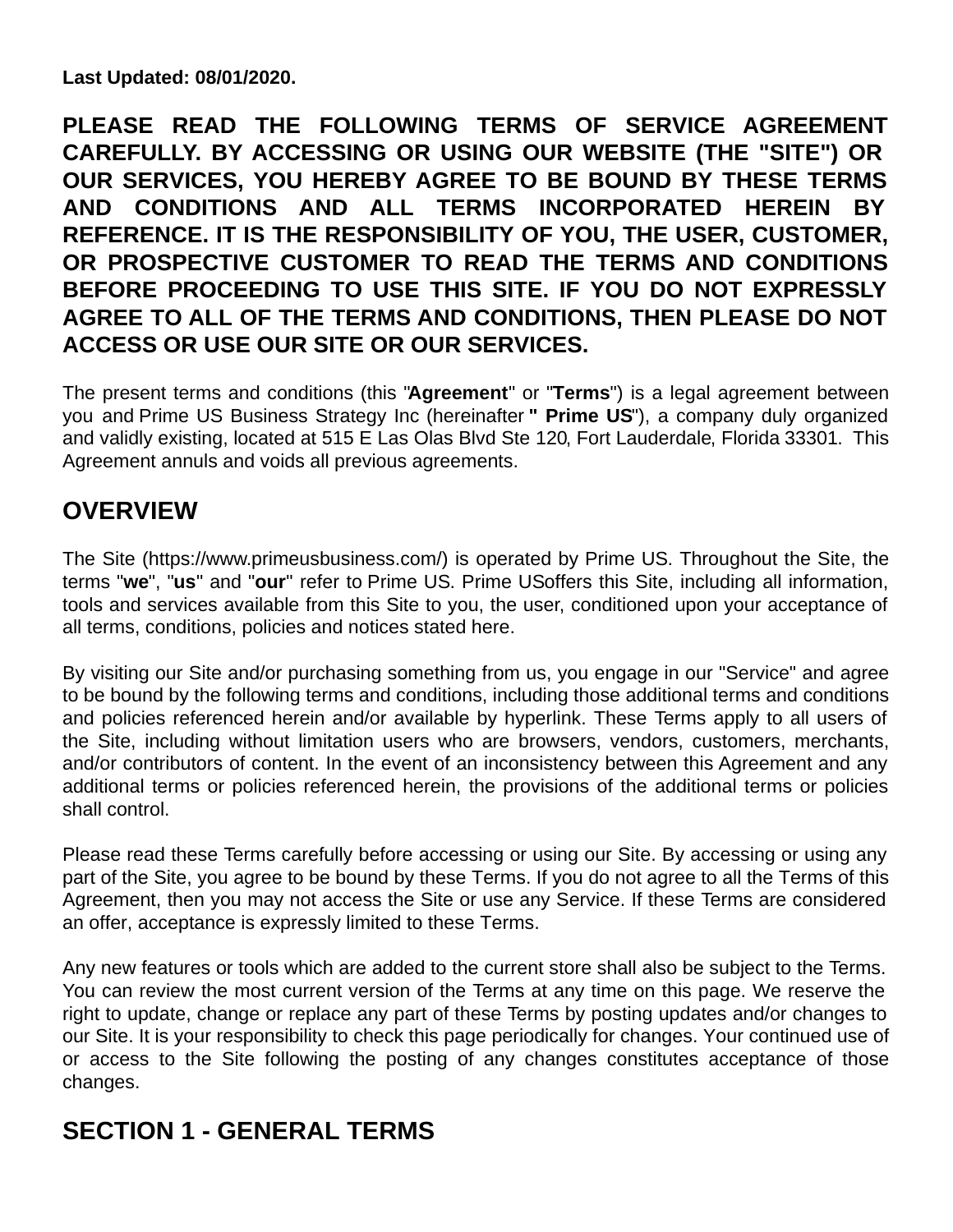By agreeing to these Terms, you represent that you are at least the age of majority in your state or province of residence, or that you are the age of majority in your state or province of residence and you have given us your consent to allow any of your minor dependents to use this Site.

You may not use our products or Site for any illegal or unauthorized purpose nor may you, in the use of our products or Site, violate any laws in your jurisdiction (including but not limited to motor vehicle laws).

You must not transmit any worms or viruses or any code of a destructive nature.

A breach or violation of any of the Terms will result in an immediate termination of your account and right to use our Service.

We have the right, but not the obligation, to take any of the following actions in our sole discretion at any time and for any reason without giving you any prior notice:

- 1. Restrict, suspend or terminate your access to all or any part of our Site;
- 2. Change, suspend or discontinue all or any part of our products or Site;
- 3. Refuse, move, or remove any content that is available on all or any part of our Site;
- 4. Deactivate or delete your accounts;
- 5. Establish general practices and limits concerning use of our Site.

You agree that we will not be liable to you or any third party for taking any of these actions.

You understand and agree that our Site may include communications such as service announcements and administrative or legal notices from us. Please note that you cannot opt out of receiving these notices.

You understand that your content (not including credit card information), may be transferred unencrypted and involve (a) transmissions over various networks; and (b) changes to conform and adapt to technical requirements of connecting networks or devices. Credit card information is always encrypted during transfer over networks.

You agree not to reproduce, duplicate, copy, sell, resell or exploit any portion of the Site, use of the Site, or access to the Site or any contact on the Site, without express written permission by us.

You may not modify, publish, transmit, reverse engineer, participate in the transfer or sale, create derivative works, or in any way exploit any of the content, in whole or in part, found on the Site. Prime UScontent is not for resale. Use of the Site does not entitle users to make any unauthorized use of any protected content, and in particular you will not delete or alter any proprietary rights or attribution notices in any content. You will use protected content solely for your personal use, and will make no other use of the content without the express written permission of Prime US and the copyright owner. You agree that you do not acquire any ownership rights in any protected content. We do not grant you any licenses, express or implied, to the intellectual property of Prime US or our licensors except as expressly authorized by these Terms.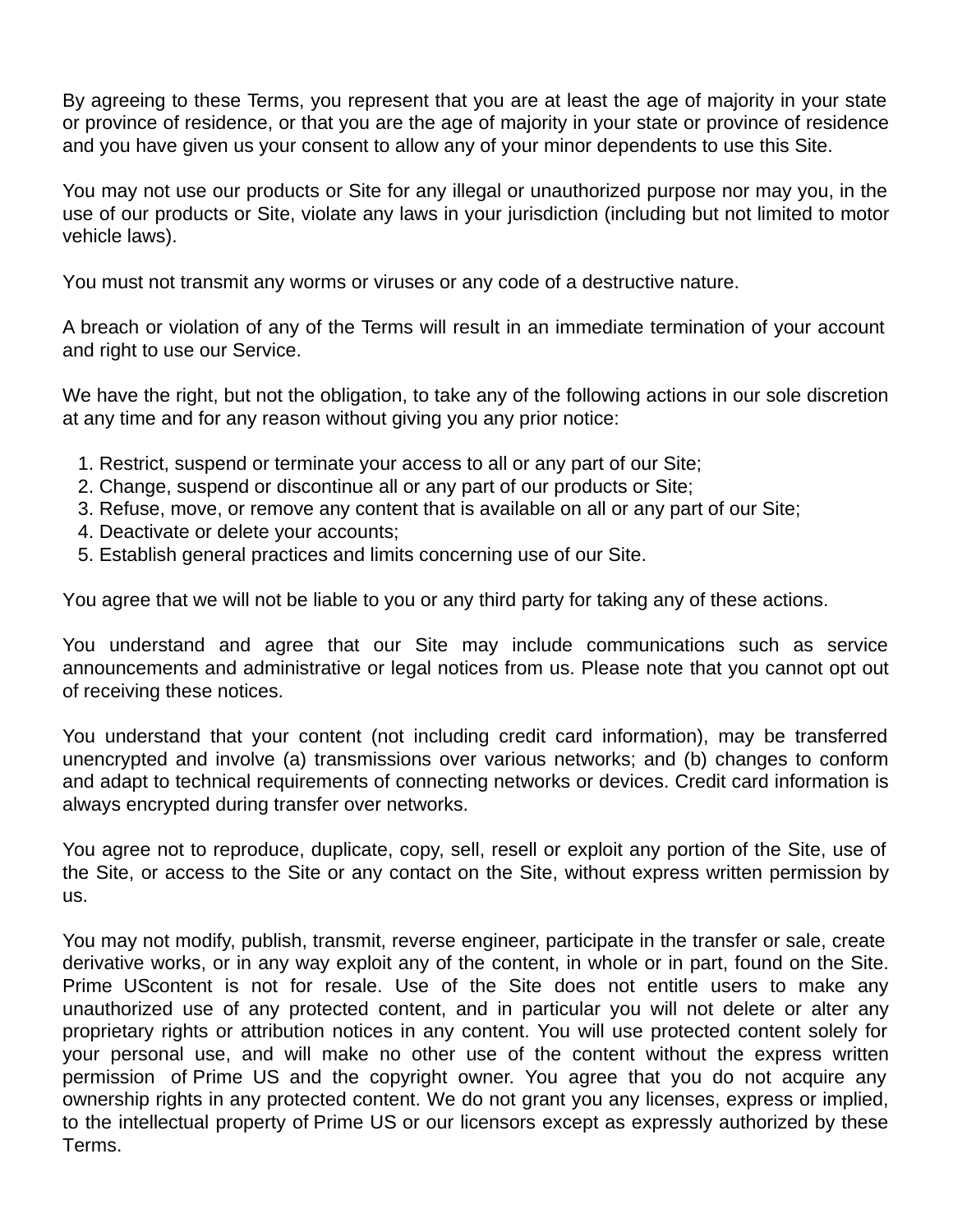# **SECTION 2 - CREATING AN ACCOUNT**

Once you create an account with us, you are registered on the Prime US Site. The terms "member," "membership," and "account" all refer to this registration as a member on Prime US's Site. If you are merely surfing or browsing through the Site and have not yet created an account, your use of the Site is still subject to this Agreement; if you do not agree to this Agreement, do not use the Site.

When you create an account, you will provide a unique username and email. We will also ask you to create a password. Because any activities that occur under your username or password are your responsibility it is important for you to keep your username and/or password secure. You may not assign or otherwise transfer your account to any other person or entity. You acknowledge that Prime US is not responsible for third party access to your account that results from theft or misappropriation of your account. Notify us immediately if you believe that someone has used your username, email, or password without your authorization.

Furthermore, the registering party hereby acknowledges, understands and agrees to:

a) furnish factual, correct, current and complete information with regards to yourself as may be requested by the data registration process, and

b) maintain and promptly update your registration and profile information in an effort to maintain accuracy and completeness at all times.

If anyone knowingly provides any information of a false, untrue, inaccurate or incomplete nature, Prime US Business Strategy Inc will have sufficient grounds and rights to suspend or terminate the member in violation of this aspect of the Agreement, and as such refuse any and all current or future use of Prime US Business Strategy Inc Services, or any portion thereof.

#### **SECTION 3 - CONDUCT**

As a user or member of the Site, you herein acknowledge, understand and agree that all information, text, software, data, photographs, music, video, messages, tags or any other content, whether it is publicly or privately posted and/or transmitted, is the expressed sole responsibility of the individual from whom the content originated. In short, this means that you are solely responsible for any and all content posted, uploaded, emailed, transmitted or otherwise made available by way of the Prime US Services, and as such, we do not guarantee the accuracy, integrity or quality of such content. It is expressly understood that by use of our Services, you may be exposed to content including, but not limited to, any errors or omissions in any content posted, and/or any loss or damage of any kind incurred as a result of the use of any content posted, emailed, transmitted or otherwise made available by Prime US.

Furthermore, you herein agree not to make use of Prime US Business Strategy Inc's Services for the purpose of:

a) uploading, posting, emailing, transmitting, or otherwise making available any content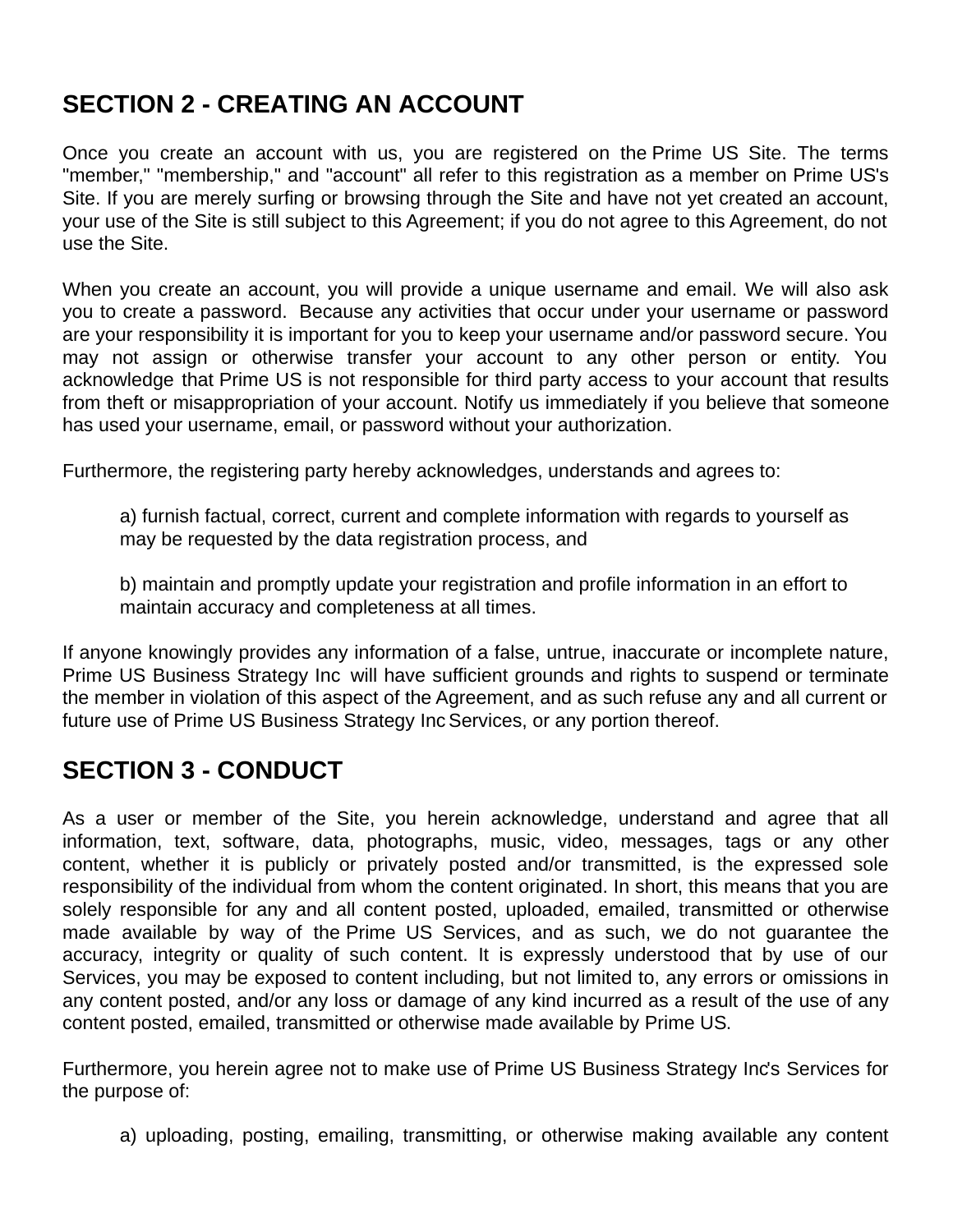that shall be deemed unlawful, harmful, threatening, abusive, harassing, tortious, defamatory, vulgar, obscene, libelous, or invasive of another's privacy or which is hateful, and/or racially, ethnically, or otherwise objectionable;

b) causing harm to minors in any manner whatsoever;

c) impersonating any individual or entity, including, but not limited to, any Prime US officials, forum leaders, guides or hosts or falsely stating or otherwise misrepresenting any affiliation with an individual or entity;

d) forging captions, headings or titles or otherwise offering any content that you personally have no right to pursuant to any law nor having any contractual or fiduciary relationship with;

e) uploading, posting, emailing, transmitting or otherwise offering any such content that may infringe upon any patent, copyright, trademark, or any other proprietary or intellectual rights of any other party;

f) uploading, posting, emailing, transmitting or otherwise offering any content that you do not personally have any right to offer pursuant to any law or in accordance with any contractual or fiduciary relationship;

g) uploading, posting, emailing, transmitting, or otherwise offering any unsolicited or unauthorized advertising, promotional flyers, "junk mail," "spam," or any other form of solicitation, except in any such areas that may have been designated for such purpose;

h) uploading, posting, emailing, transmitting, or otherwise offering any source that may contain a software virus or other computer code, any files and/or programs which have been designed to interfere, destroy and/or limit the operation of any computer software, hardware, or telecommunication equipment;

i) disrupting the normal flow of communication, or otherwise acting in any manner that would negatively affect other users' ability to participate in any real time interactions;

j) interfering with or disrupting any Prime US Business Strategy IncServices, servers and/or networks that may be connected or related to our website, including, but not limited to, the use of any device software and/or routine to bypass the robot exclusion headers;

k) intentionally or unintentionally violating any local, state, federal, national or international law, including, but not limited to, rules, guidelines, and/or regulations decreed by the U.S. Securities and Exchange Commission, in addition to any rules of any nation or other securities exchange, that would include without limitation, the New York Stock Exchange, the American Stock Exchange, or the NASDAQ, and any regulations having the force of law;

l) providing informational support or resources, concealing and/or disguising the character, location, and or source to any organization delegated by the United States government as a "foreign terrorist organization" in accordance to Section 219 of the Immigration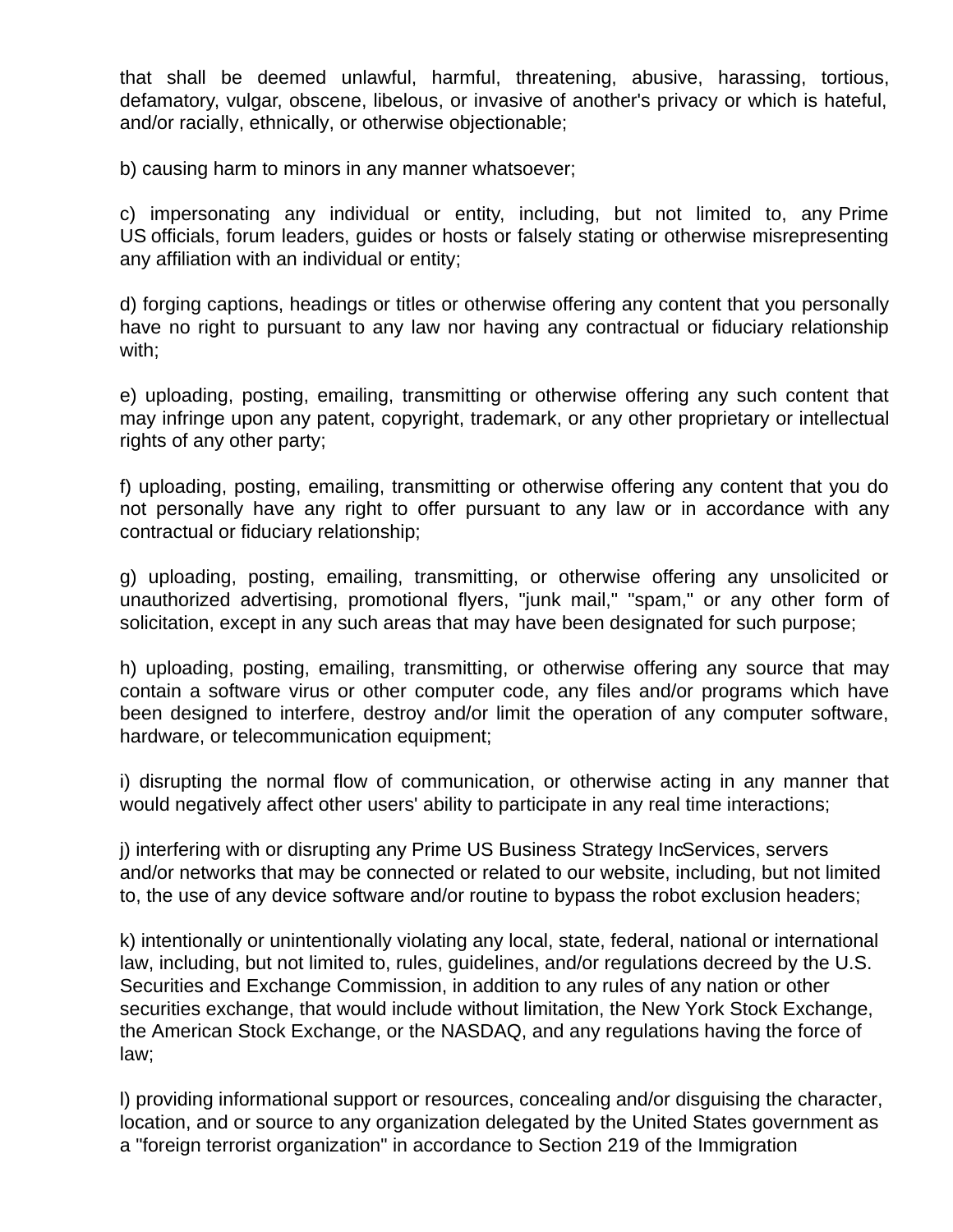Nationality Act;

m) "stalking" or with the intent to otherwise harass another individual; and/or

n) collecting or storing of any personal data relating to any other member or user in connection with the prohibited conduct and/or activities which have been set forth in the aforementioned paragraphs.

Prime US Business Strategy Inc herein reserves the right to pre-screen, refuse and/or delete any content currently available through our Services. In addition, we reserve the right to remove and/or delete any such content that would violate the Terms or which would otherwise be considered offensive to other visitors, users and/or members.

Prime US Business Strategy Inc herein reserves the right to access, preserve and/or disclose member account information and/or content if it is requested to do so by law or in good faith belief that any such action is deemed reasonably necessary for:

a) compliance with any legal process;

b) enforcement of the Terms;

c) responding to any claim that therein contained content is in violation of the rights of any third party;

d) responding to requests for customer service; or

e) protecting the rights, property or the personal safety of Prime US Business Strategy Inc, its visitors, users and members, including the general public.

Prime US Business Strategy Inc herein reserves the right to include the use of security components that may permit digital information or material to be protected, and that such use of information and/or material is subject to usage guidelines and regulations established by Prime US Business Strategy Inc or any other content providers supplying content services to Prime US Business Strategy Inc. You are hereby prohibited from making any attempt to override or circumvent any of the embedded usage rules in our Services. Furthermore, unauthorized reproduction, publication, distribution, or exhibition of any information or materials supplied by our Services, despite whether done so in whole or in part, is expressly prohibited.

## **SECTION 4 - GLOBAL USE; EXPORT/IMPORT COMPLIANCE**

Due to the global nature of the internet, through the use of our network you hereby agree to comply with all local rules relating to online conduct and that which is considered acceptable content. Uploading, posting and/or transferring of software, technology and other technical data may be subject to the export and import laws of the United States and possibly other countries. Through the use of our network, you thus agree to comply with all applicable export and import laws, statutes and regulations, including, but not limited to, the Export Administration Regulations (http://www.access.gpo.gov/bis/ear/ear\_data.html), as well as the sanctions control program of the United States (http://www.treasury.gov/resource-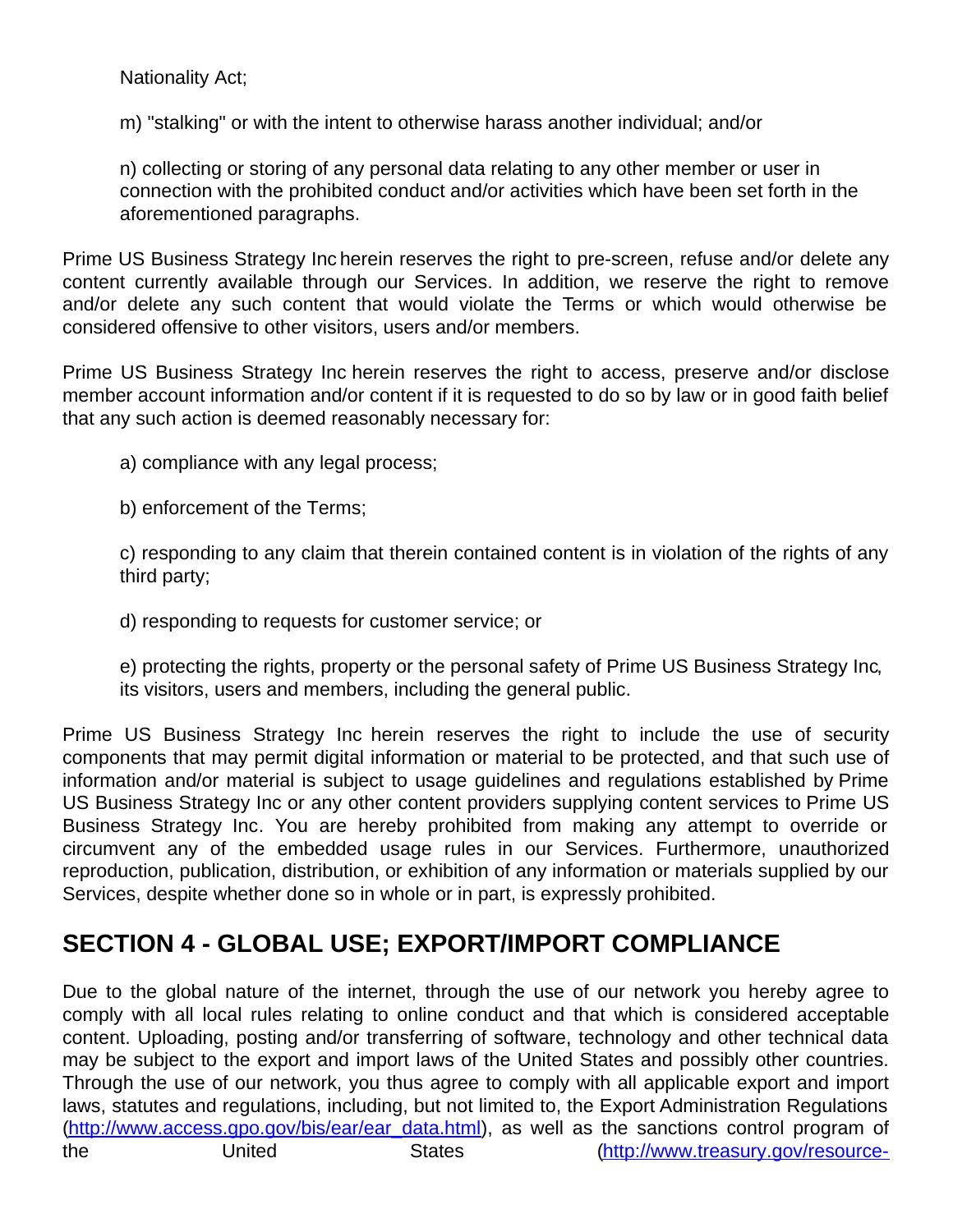a) are not on the list of prohibited individuals which may be identified on any government export exclusion report (http://www.bis.doc.gov/complianceandenforcement/liststocheck.htm) nor a member of any other government which may be part of an export-prohibited country identified in applicable export and import laws and regulations;

b) agree not to transfer any software, technology or any other technical data through the use of our network Services to any export-prohibited country;

c) agree not to use our website network Services for any military, nuclear, missile, chemical or biological weaponry end uses that would be a violation of the U.S. export laws; and

d) agree not to post, transfer nor upload any software, technology or any other technical data which would be in violation of the U.S. or other applicable export and/or import laws.

#### **SECTION 5 - SUBMITTED CONTENT**

Prime US Business Strategy Inc shall not lay claim to ownership of any content submitted by any visitor, member, or user, nor make such content available for inclusion on our website Services. Therefore, you hereby grant and allow for Prime US Business Strategy Inc the below listed worldwide, royalty-free and non-exclusive licenses, as applicable:

a) The content submitted or made available for inclusion on the publicly accessible areas of Prime US Business Strategy Inc's Sites, the license provided to permit to use, distribute, reproduce, modify, adapt, publicly perform and/or publicly display said Content on our network Services is for the sole purpose of providing and promoting the specific area to which this content was placed and/or made available for viewing. This license shall be available so long as you are a member of Prime US Business Strategy Inc's sites, and shall terminate at such time when you elect to discontinue your membership.

b) Photos, audio, video and/or graphics submitted or made available for inclusion on the publicly accessible areas of Prime US Business Strategy Inc's sites, the license provided to permit to use, distribute, reproduce, modify, adapt, publicly perform and/or publicly display said Content on our network Services are for the sole purpose of providing and promoting the specific area in which this content was placed and/or made available for viewing. This license shall be available so long as you are a member of Prime US Business Strategy Inc's sites and shall terminate at such time when you elect to discontinue your membership.

c) For any other content submitted or made available for inclusion on the publicly accessible areas of Prime US Business Strategy Inc's sites, the continuous, binding and completely sub-licensable license which is meant to permit to use, distribute, reproduce, modify, adapt, publish, translate, publicly perform and/or publicly display said content, whether in whole or in part, and the incorporation of any such Content into other works in any arrangement or medium current used or later developed.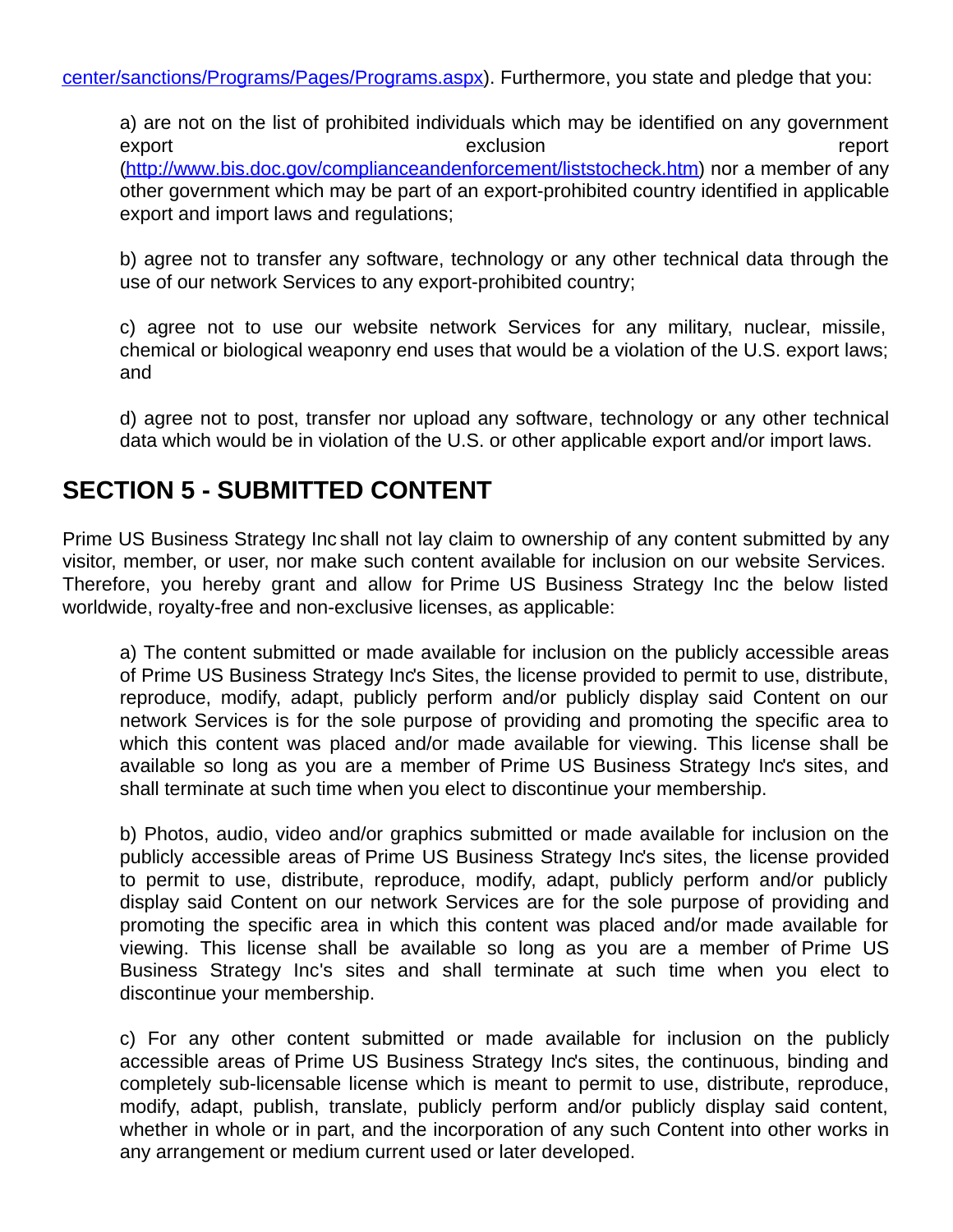Those areas which may be deemed "publicly accessible" areas of Prime US Business Strategy Inc's Sites are those such areas of our network properties which are meant to be available to the general public, and which would include message boards and groups that are openly available to both users and members. However, those areas which are not open to the public, and thus available to members only, would include our mail system and instant messaging.

#### **CONTRIBUTIONS TO COMPANY WEBSITE**

Prime US Business Strategy Inc may provide an area for our user and members to contribute feedback to our website. When you submit ideas, documents, suggestions and/or proposals ("**Contributions**") to our site, you acknowledge and agree that:

a) your contributions do not contain any type of confidential or proprietary information;

b) Prime US shall not be liable or under any obligation to ensure or maintain confidentiality, expressed or implied, related to any Contributions;

c) Prime US shall be entitled to make use of and/or disclose any such Contributions in any such manner as they may see fit;

d) the contributor's Contributions shall automatically become the sole property of Prime US; and

e ) Prime US is under no obligation to either compensate or provide any form of reimbursement in any manner or nature.

#### **SECTION 6 - INDEMNITY**

All users and/or members agree to insure and hold Prime US Business Strategy Inc, our subsidiaries, affiliates, agents, employees, officers, partners and/or licensors blameless or not liable for any claim or demand, which may include, but is not limited to, reasonable attorney fees made by any third party which may arise from any content a member or user of our Site may submit, post, modify, transmit or otherwise make available through our Services, the use of Prime US Services or your connection with these Services, your violations of the Terms of Service and/or your violation of any such rights of another person.

#### **SECTION 7 - COMMERCIAL REUSE OF SERVICES**

The member or user herein agrees not to replicate, duplicate, copy, trade, sell, resell nor exploit for any commercial reason any part, use of, or access to Prime US's sites.

#### **SECTION 8 - MODIFICATIONS**

Prime US Business Strategy Increserves the right at any time it may deem fit, to modify, alter and or discontinue, whether temporarily or permanently, our service, or any part thereof, with or without prior notice. In addition, we shall not be held liable to you or to any third party for any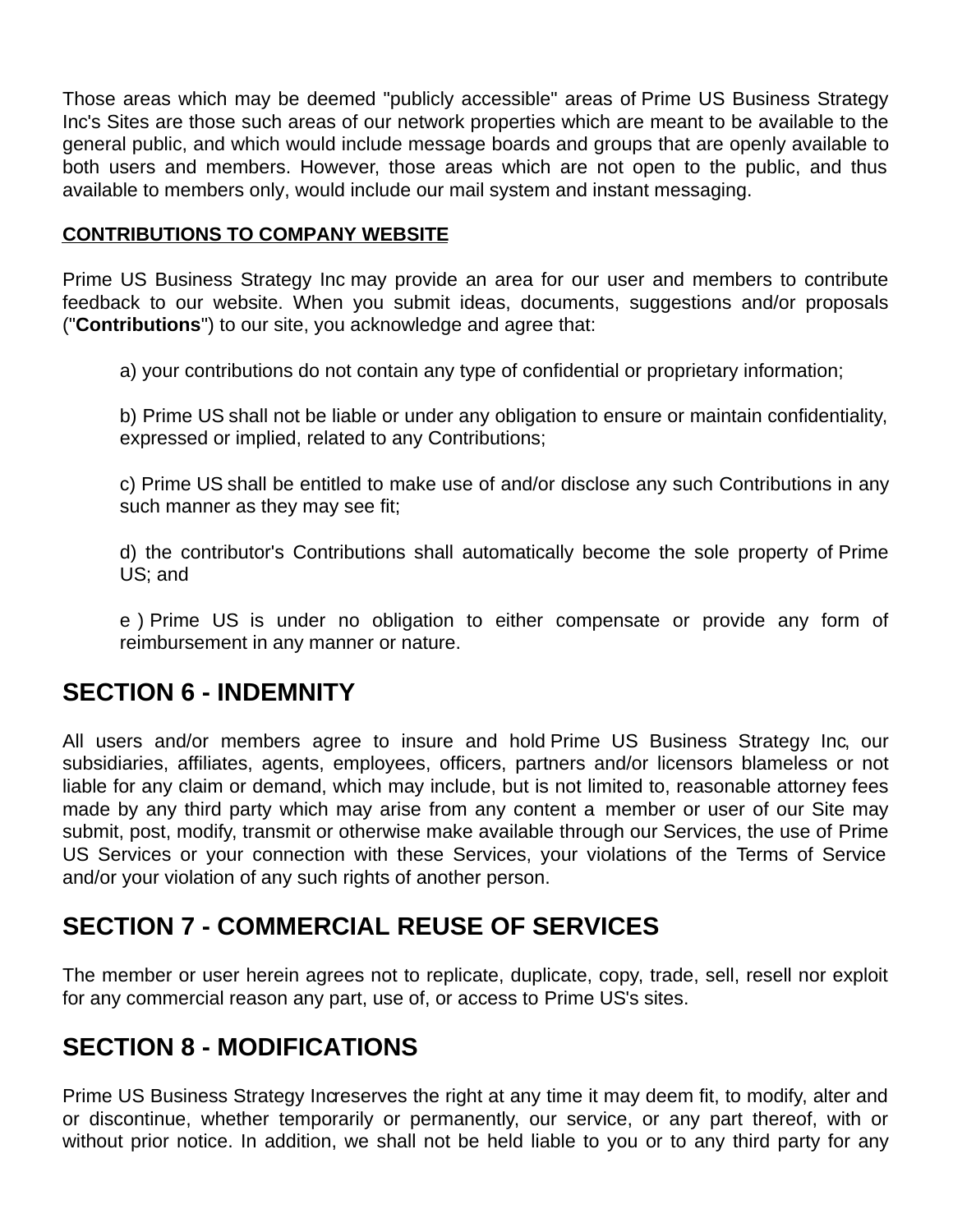such alteration, modification, suspension and/or discontinuance of our Services, or any part thereof.

#### **SECTION 9 - TERMINATION**

As a member of https://www.primeusbusiness.com/, you may cancel or terminate your account, associated email address and/or access to our Services by submitting a cancellation or termination request to .

As a member, you agree that Prime US Business Strategy Inc may, without any prior written notice, immediately suspend, terminate, discontinue and/or limit your account, any email associated with your account, and access to any of our Services. The cause for such termination, discontinuance, suspension and/or limitation of access shall include, but is not limited to:

a) any breach or violation of our Terms or any other incorporated agreement, regulation and/or guideline;

b) by way of requests from law enforcement or any other governmental agencies;

c) the discontinuance, alteration and/or material modification to our Services, or any part thereof;

d) unexpected technical or security issues and/or problems;

e) any extended periods of inactivity;

f) any engagement by you in any fraudulent or illegal activities; and/or

g) the nonpayment of any associated fees that may be owed by you in connection with your https://www.primeusbusiness.com/ account Services.

Furthermore, you herein agree that any and all terminations, suspensions, discontinuances, and or limitations of access for cause shall be made at our sole discretion and that we shall not be liable to you or any other third party with regards to the termination of your account, associated email address and/or access to any of our Services.

The termination of your account with https://www.primeusbusiness.com/ shall include any and/or all of the following:

a) the removal of any access to all or part of the Services offered within https://www.primeusbusiness.com/;

b) the deletion of your password and any and all related information, files, and any such content that may be associated with or inside your account, or any part thereof; and

c) the barring of any further use of all or part of our Services.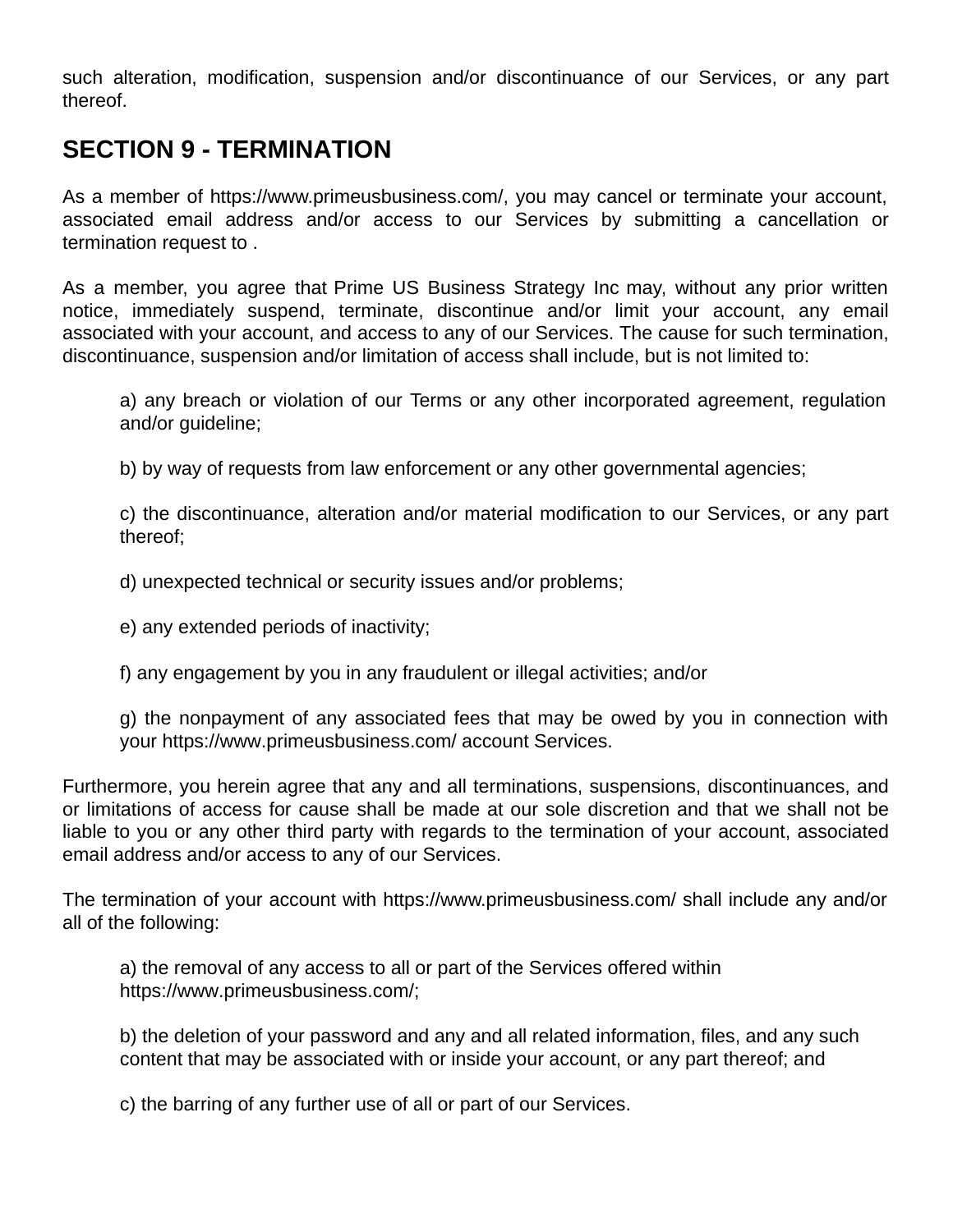## **SECTION 10 - LINKS**

Either Prime US Business Strategy Inc or any third parties may provide links to other websites and/or resources. Thus, you acknowledge and agree that we are not responsible for the availability of any such external sites or resources, and as such, we do not endorse nor are we responsible or liable for any content, products, advertising or any other materials, on or available from such third-party sites or resources. Furthermore, you acknowledge and agree that Prime US Business Strategy Inc shall not be responsible or liable, directly or indirectly, for any such damage or loss which may be a result of, caused or allegedly to be caused by or in connection with the use of or the reliance on any such content, goods or Services made available on or through any such site or resource.

#### **SECTION 11 - PROPRIETARY RIGHTS**

You do hereby acknowledge and agree that Prime US Business Strategy Inc's Services and any essential software that may be used in connection with our Services ("Software") shall contain proprietary and confidential material that is protected by applicable intellectual property rights and other laws. Furthermore, you herein acknowledge and agree that any Content which may be contained in any advertisements or information presented by and through our Services or by advertisers is protected by copyrights, trademarks, patents or other proprietary rights and laws. Therefore, except for that which is expressly permitted by applicable law or as authorized by Prime US Business Strategy Inc or such applicable licensor, you agree not to alter, modify, lease, rent, loan, sell, distribute, transmit, broadcast, publicly perform and/or created any plagiaristic works which are based on Prime US Business Strategy Inc Services (e.g. Content or Software), in whole or part.

Prime US Business Strategy Inc hereby grants you a personal, non-transferable and nonexclusive right and/or license to make use of the object code or our Software on a single computer, as long as you do not, and shall not, allow any third party to duplicate, alter, modify, create or plagiarize work from, reverse engineer, reverse assemble or otherwise make an attempt to locate or discern any source code, sell, assign, sublicense, grant a security interest in and/or otherwise transfer any such right in the Software. Furthermore, you do herein agree not to alter or change the Software in any manner, nature or form, and as such, not to use any modified versions of the Software, including and without limitation, for the purpose of obtaining unauthorized access to our Services. Lastly, you also agree not to access or attempt to access our Services through any means other than through the interface which is provided by Prime US Business Strategy Inc for use in accessing our Services.

#### **SECTION 12 - WARRANTY DISCLAIMERS**

YOU HEREIN EXPRESSLY ACKNOWLEDGE AND AGREE THAT:

a) THE USE OF PRIME US BUSINESS STRATEGY INC SERVICES AND SOFTWARE ARE AT THE SOLE RISK BY YOU. OUR SERVICES AND SOFTWARE SHALL BE PROVIDED ON AN "AS IS" AND/OR "AS AVAILABLE" BASIS. PRIME US BUSINESS STRATEGY INC AND OUR SUBSIDIARIES, AFFILIATES, OFFICERS, EMPLOYEES, AGENTS, PARTNERS AND LICENSORS EXPRESSLY DISCLAIM ANY AND ALL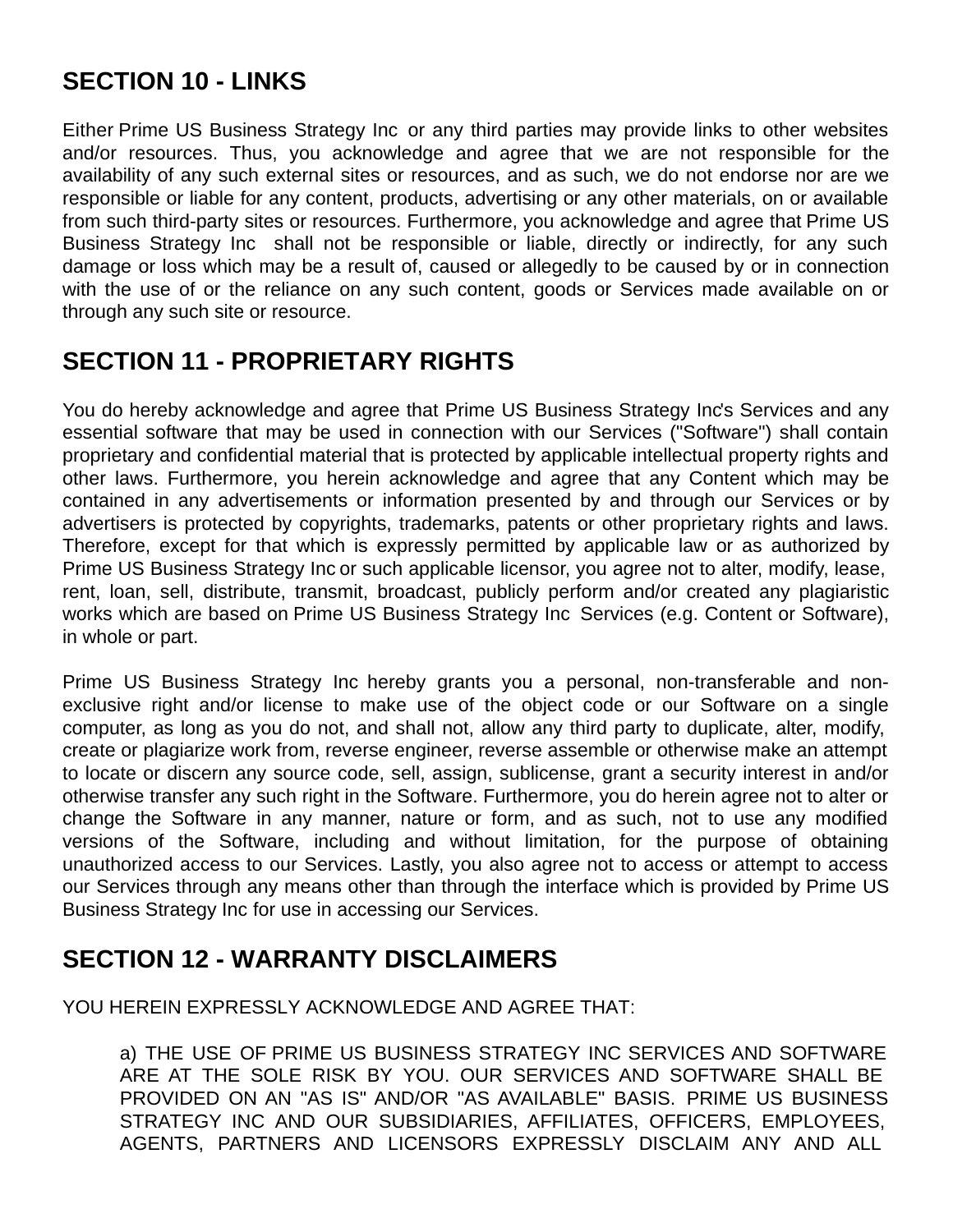WARRANTIES OF ANY KIND WHETHER EXPRESSED OR IMPLIED, INCLUDING, BUT NOT LIMITED TO ANY IMPLIED WARRANTIES OF TITLE, MERCHANTABILITY, FITNESS FOR A PARTICULAR PURPOSE AND NON-INFRINGEMENT.

b ) PRIME US BUSINESS STRATEGY INC AND OUR SUBSIDIARIES, OFFICERS, EMPLOYEES, AGENTS, PARTNERS AND LICENSORS MAKE NO SUCH WARRANTIES THAT (i) PRIME US BUSINESS STRATEGY INC SERVICES OR SOFTWARE WILL MEET YOUR REQUIREMENTS; (ii) PRIME US BUSINESS STRATEGY INC SERVICES OR SOFTWARE SHALL BE UNINTERRUPTED, TIMELY, SECURE OR ERROR-FREE; (iii) THAT SUCH RESULTS WHICH MAY BE OBTAINED FROM THE USE OF THE PRIME US BUSINESS STRATEGY INC SERVICES OR SOFTWARE WILL BE ACCURATE OR RELIABLE; (iv) QUALITY OF ANY PRODUCTS, SERVICES, ANY INFORMATION OR OTHER MATERIAL WHICH MAY BE PURCHASED OR OBTAINED BY YOU THROUGH OUR SERVICES OR SOFTWARE WILL MEET YOUR EXPECTATIONS; AND (v) THAT ANY SUCH ERRORS CONTAINED IN THE SOFTWARE SHALL BE CORRECTED.

c) ANY INFORMATION OR MATERIAL DOWNLOADED OR OTHERWISE OBTAINED BY WAY OF PRIME US BUSINESS STRATEGY INC SERVICES OR SOFTWARE SHALL BE ACCESSED BY YOUR SOLE DISCRETION AND SOLE RISK, AND AS SUCH YOU SHALL BE SOLELY RESPONSIBLE FOR AND HEREBY WAIVE ANY AND ALL CLAIMS AND CAUSES OF ACTION WITH RESPECT TO ANY DAMAGE TO YOUR COMPUTER AND/OR INTERNET ACCESS, DOWNLOADING AND/OR DISPLAYING, OR FOR ANY LOSS OF DATA THAT COULD RESULT FROM THE DOWNLOAD OF ANY SUCH INFORMATION OR MATERIAL.

d) NO ADVICE AND/OR INFORMATION, DESPITE WHETHER WRITTEN OR ORAL, THAT MAY BE OBTAINED BY YOU FROM PRIME US BUSINESS STRATEGY INC OR BY WAY OF OR FROM OUR SERVICES OR SOFTWARE SHALL CREATE ANY WARRANTY NOT EXPRESSLY STATED IN THE TERMS.

e) A SMALL PERCENTAGE OF SOME USERS MAY EXPERIENCE SOME DEGREE OF EPILEPTIC SEIZURE WHEN EXPOSED TO CERTAIN LIGHT PATTERNS OR BACKGROUNDS THAT MAY BE CONTAINED ON A COMPUTER SCREEN OR WHILE USING OUR SERVICES. CERTAIN CONDITIONS MAY INDUCE A PREVIOUSLY UNKNOWN CONDITION OR UNDETECTED EPILEPTIC SYMPTOM IN USERS WHO HAVE SHOWN NO HISTORY OF ANY PRIOR SEIZURE OR EPILEPSY. SHOULD YOU, ANYONE YOU KNOW OR ANYONE IN YOUR FAMILY HAVE AN EPILEPTIC CONDITION, PLEASE CONSULT A PHYSICIAN IF YOU EXPERIENCE ANY OF THE FOLLOWING SYMPTOMS WHILE USING OUR SERVICES: DIZZINESS, ALTERED VISION, EYE OR MUSCLE TWITCHES, LOSS OF AWARENESS, DISORIENTATION, ANY INVOLUNTARY MOVEMENT, OR CONVULSIONS.

#### **SECTION 13 - LIMITATION OF LIABILITY**

YOU EXPLICITLY ACKNOWLEDGE, UNDERSTAND AND AGREE THAT PRIME US BUSINESS STRATEGY INC AND OUR SUBSIDIARIES, AFFILIATES, OFFICERS, EMPLOYEES, AGENTS, PARTNERS AND LICENSORS SHALL NOT BE LIABLE TO YOU FOR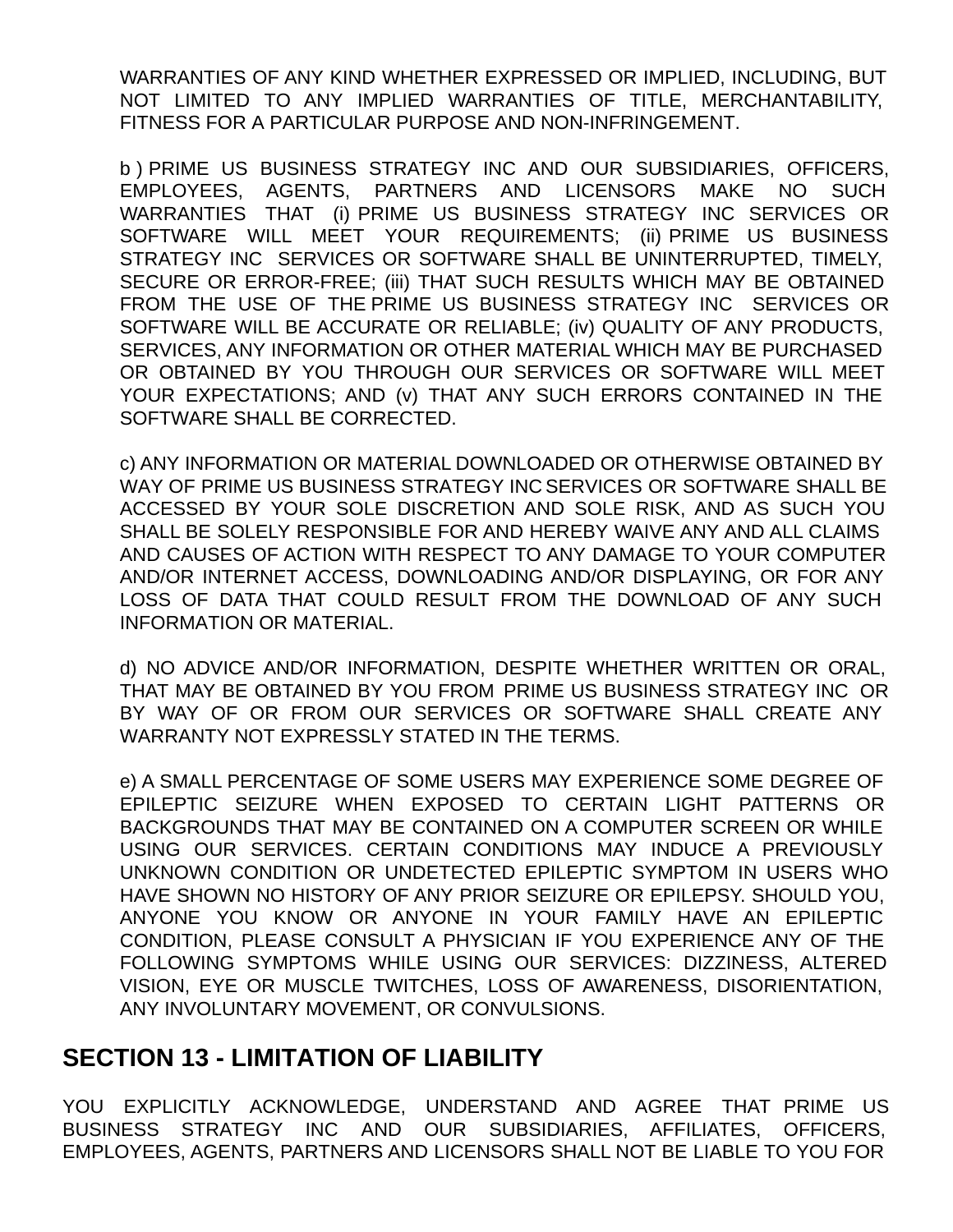ANY PUNITIVE, INDIRECT, INCIDENTAL, SPECIAL, CONSEQUENTIAL OR EXEMPLARY DAMAGES, INCLUDING, BUT NOT LIMITED TO, DAMAGES WHICH MAY BE RELATED TO THE LOSS OF ANY PROFITS, GOODWILL, USE, DATA AND/OR OTHER INTANGIBLE LOSSES, EVEN THOUGH WE MAY HAVE BEEN ADVISED OF SUCH POSSIBILITY THAT SAID DAMAGES MAY OCCUR, AND RESULT FROM:

a) THE USE OR INABILITY TO USE OUR SERVICE;

b) THE COST OF PROCURING SUBSTITUTE GOODS AND SERVICES;

c) UNAUTHORIZED ACCESS TO OR THE ALTERATION OF YOUR TRANSMISSIONS AND/OR DATA;

d) STATEMENTS OR CONDUCT OF ANY SUCH THIRD PARTY ON OUR SERVICE;

e) AND ANY OTHER MATTER WHICH MAY BE RELATED TO OUR SERVICE.

## **SECTION 14 - RELEASE**

In the event you have a dispute, you agree to release Prime US Business Strategy Inc(and its officers, directors, employees, agents, parent subsidiaries, affiliates, co-branders, partners and any other third parties) from claims, demands and damages (actual and consequential) of every kind and nature, known and unknown, suspected or unsuspected, disclosed and undisclosed, arising out of or in any way connected to such dispute.

## **SECTION 15 - NOTICE**

Prime US Business Strategy Inc may furnish you with notices, including those with regards to any changes to the Terms, including but not limited to email, regular mail, MMS or SMS, text messaging, postings on our website Services, or other reasonable means currently known or any which may be herein after developed. Any such notices may not be received if you violate any aspects of the Terms by accessing our Services in an unauthorized manner. Your acceptance of this Agreement constitutes your agreement that you are deemed to have received any and all notices that would have been delivered had you accessed our Services in an authorized manner.

## **SECTION 16 - INTELLECTUAL PROPERTY RIGHTS**

You herein acknowledge, understand and agree that all of the Prime US Business Strategy Inctrademarks, copyright, trade name, service marks, and other Prime US Business Strategy Inclogos and any brand features, and/or product and service names are trademarks and as such, are and shall remain the property of Prime US Business Strategy Inc. You herein agree not to display and/or use in any manner the Prime US Business Strategy Indogo or marks without obtaining Prime US Business Strategy Inc's prior written consent.

Prime US Business Strategy Inc will always respect the intellectual property of others, and we ask that all of our users do the same. With regards to appropriate circumstances and at its sole discretion, Prime US Business Strategy Inc may disable and/or terminate the accounts of any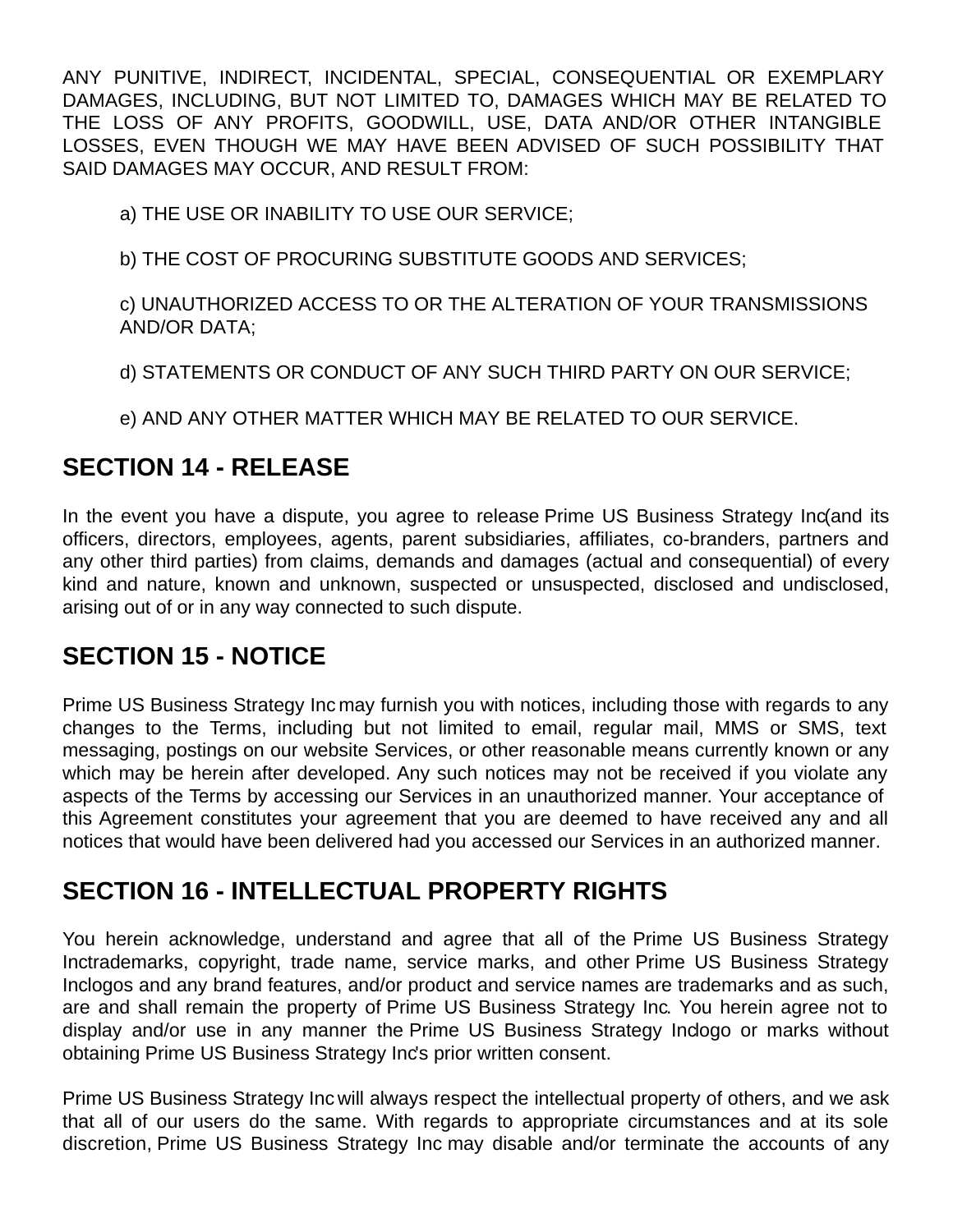user who violates our Terms and/or infringes the rights of others. If you feel that your work has been duplicated in such a way that would constitute copyright infringement, or if you believe your intellectual property rights have been otherwise violated, you should provide to us the following information:

a) The electronic or the physical signature of the individual that is authorized on behalf of the owner of the copyright or other intellectual property interest;

b) A description of the copyrighted work or other intellectual property that you believe has been infringed upon;

c) A description of the location of the site which you allege has been infringing upon your work;

d) Your physical address, telephone number, and email address;

e) A statement, in which you state that the alleged and disputed use of your work is not authorized by the copyright owner, its agents or the law;

f) And finally, a statement, made under penalty of perjury, that the aforementioned information in your notice is truthful and accurate, and that you are the copyright or intellectual property owner, representative or agent authorized to act on the copyright or intellectual property owner's behalf.

The Prime US Business Strategy Inc agent for notice of claims of copyright or other intellectual property infringement can be contacted as follows:

Mailing Address: Prime US Business Strategy Inc Attn: Copyright Agent 515 E Las Olas Blvd Ste 120 Fort Lauderdale, Florida 33301

Telephone: 9549535310 Email: info@primeusbusiness.com

## **SECTION 17 - ENTIRE AGREEMENT**

This Agreement constitutes the entire agreement between you and Prime US Business Strategy Incand shall govern the use of our Services, superseding any prior version of this Agreement between you and us with respect to Prime US Business Strategy Inc Services. You may also be subject to additional terms and conditions that may apply when you use or purchase certain other Prime US Business Strategy Inc Services, affiliate Services, third-party content or third-party software.

## **SECTION 18 - CHOICE OF LAW AND FORUM**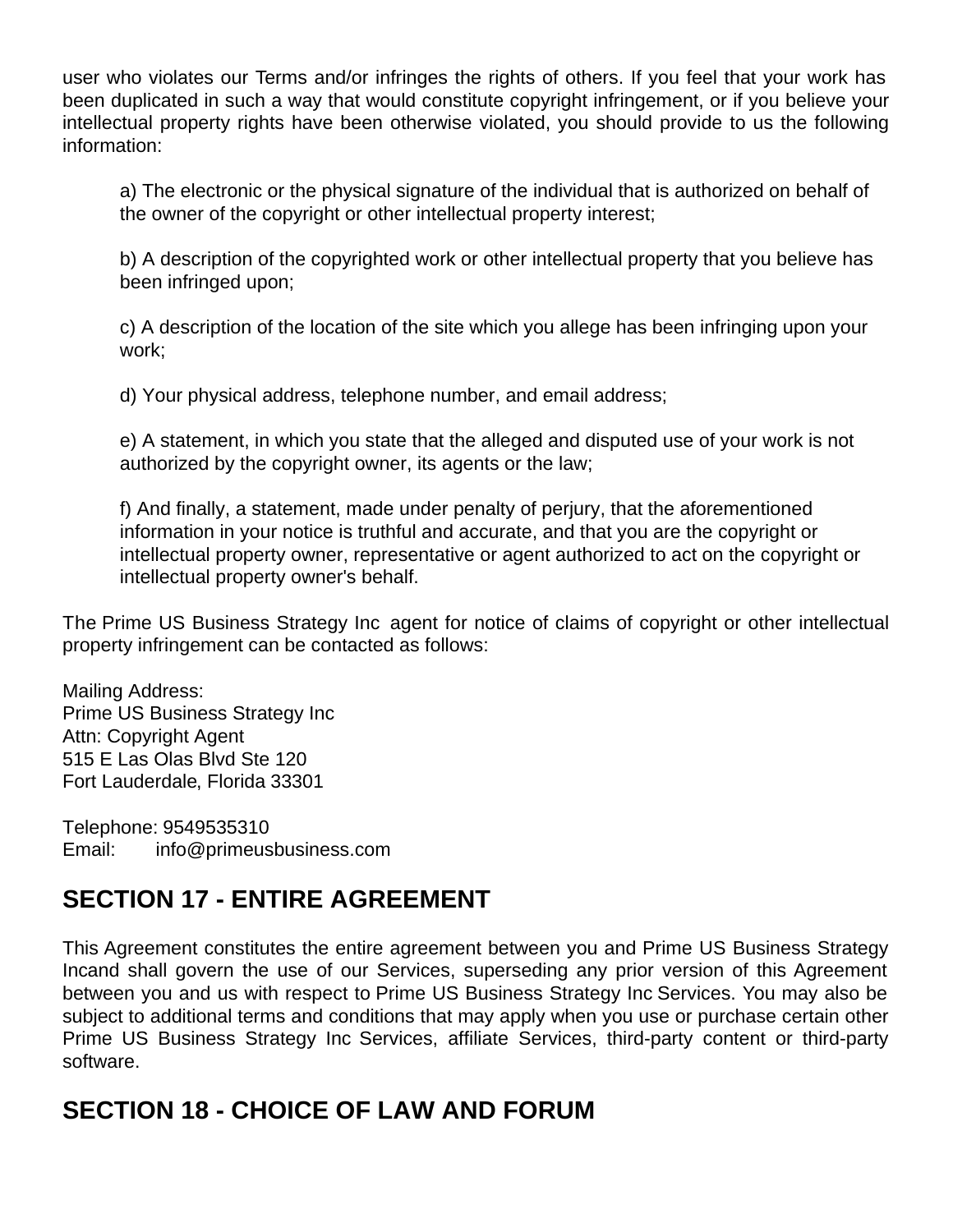It is at the mutual agreement of both you and Prime US Business Strategy Inc with regard to the Agreement that the relationship between the parties shall be governed by the laws of the state of Florida without regard to its conflict of law provisions and that any and all claims, causes of action and/or disputes, arising out of or relating to the Agreement, or the relationship between you and Prime US Business Strategy Inc, shall be filed within the courts having jurisdiction within the County of Broward, Florida or the U.S. District Court located in said state. You and Prime US Business Strategy Inc agree to submit to the jurisdiction of the courts as previously mentioned, and agree to waive any and all objections to the exercise of jurisdiction over the parties by such courts and to venue in such courts.

#### **SECTION 19 - WAIVER AND SEVERABILITY OF TERMS**

At any time, should Prime US Business Strategy Inc fail to exercise or enforce any right or provision of the Agreement, such failure shall not constitute a waiver of such right or provision. If any provision of this Agreement is found by a court of competent jurisdiction to be invalid, the parties nevertheless agree that the court should endeavor to give effect to the parties' intentions as reflected in the provision, and the other provisions of the Agreement remain in full force and effect.

#### **SECTION 20 - NO RIGHT OF SURVIVORSHIP NON-TRANSFERABILITY**

You acknowledge, understand and agree that your account is non-transferable and any rights to your ID and/or contents within your account shall terminate upon your death. Upon receipt of a copy of a death certificate, your account may be terminated and all contents therein permanently deleted.

## **SECTION 21 - STATUTE OF LIMITATIONS**

You acknowledge, understand and agree that regardless of any statute or law to the contrary, any claim or action arising out of or related to the use of our Services or the Agreement must be filed within 2 year(s) after said claim or cause of action arose or shall be forever barred.

## **SECTION 22 - VIOLATIONS**

Please report any and all violations of this Agreement to Prime US Business Strategy Inc as follows:

Mailing Address: Prime US Business Strategy Inc 515 E Las Olas Blvd Ste 120 Fort Lauderdale, Florida 33301

Telephone: 9549535310 Email: info@primeusbusiness.com